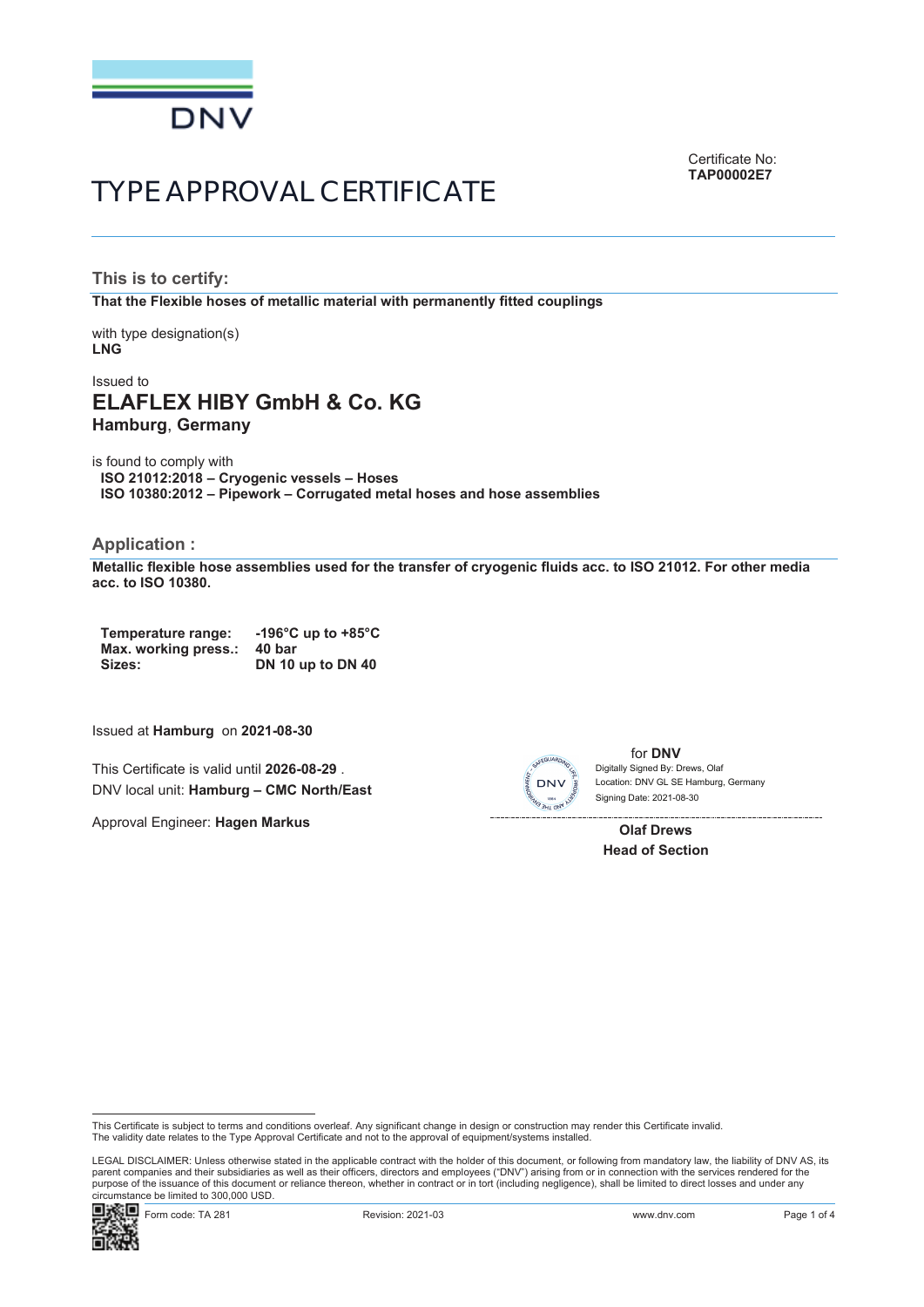

# **Product description**

Hose assemblies made of stainless-steel corrugated hoses with welded end fittings, ready for installation. Design according to ISO 10380 and ISO 21012.

| <b>Hose types</b> | <b>Nominal size</b> |
|-------------------|---------------------|
| <b>LNG 10</b>     | 3/8" (DN10)         |
| <b>LNG 13</b>     | $1/2$ " (DN12)      |
| <b>LNG 16</b>     | 5/8" (DN15)         |
| <b>LNG 19</b>     | 3/4" (DN20)         |
| <b>LNG 25</b>     | 1" (DN25)           |
| <b>LNG 32</b>     | 11/4" (DN32)        |
| <b>LNG 38</b>     | 11/2" (DN40)        |

| Hose end<br>fittings | <b>Standard</b>     | <b>Type designation</b>               |
|----------------------|---------------------|---------------------------------------|
|                      | <b>ISO 10806</b>    | Fittings on corrugated metal<br>hoses |
|                      | EN 1092, ASME B17.5 | Flange connections                    |
|                      | ISO 6761            | Weld ends                             |
|                      | <b>SAE J512</b>     | 45° threaded connection               |
|                      | <b>SAE J514</b>     | 37° threaded connection               |

# **Materials**

| <b>Component</b>        | <b>Material Codes EN / AISI</b> | <b>Delivery standard</b> |  |
|-------------------------|---------------------------------|--------------------------|--|
| <b>Hose end fitting</b> |                                 |                          |  |
| Stud                    | 1.4404 / 316L                   | EN 10088-3               |  |
| <b>Nut</b>              | 2.0966                          | EN 12163                 |  |
| Wire                    | 1.4301 / 304                    | EN 10088-3               |  |
| Hose                    |                                 |                          |  |
| Ferrule                 | 1.4404 / 316L                   | EN 10088-3               |  |
| <b>Braid</b>            | 1.4404 / 316L                   | EN 10088-3               |  |
| Corrugated hose         | 1.4404 / 316L                   | EN 10088-3               |  |

# **Production places of hose assemblies**

| <b>Manufacturing place</b>                                   | Workshop approval |
|--------------------------------------------------------------|-------------------|
| ELAFLEX HIBY GmbH & Co. KG, Hamburg, Germany                 | PEDE10000003      |
| ELAFLEX N.V. Merksemsesteenweg 192, B - 2100 Deurne, Belgium | PEDA10000022      |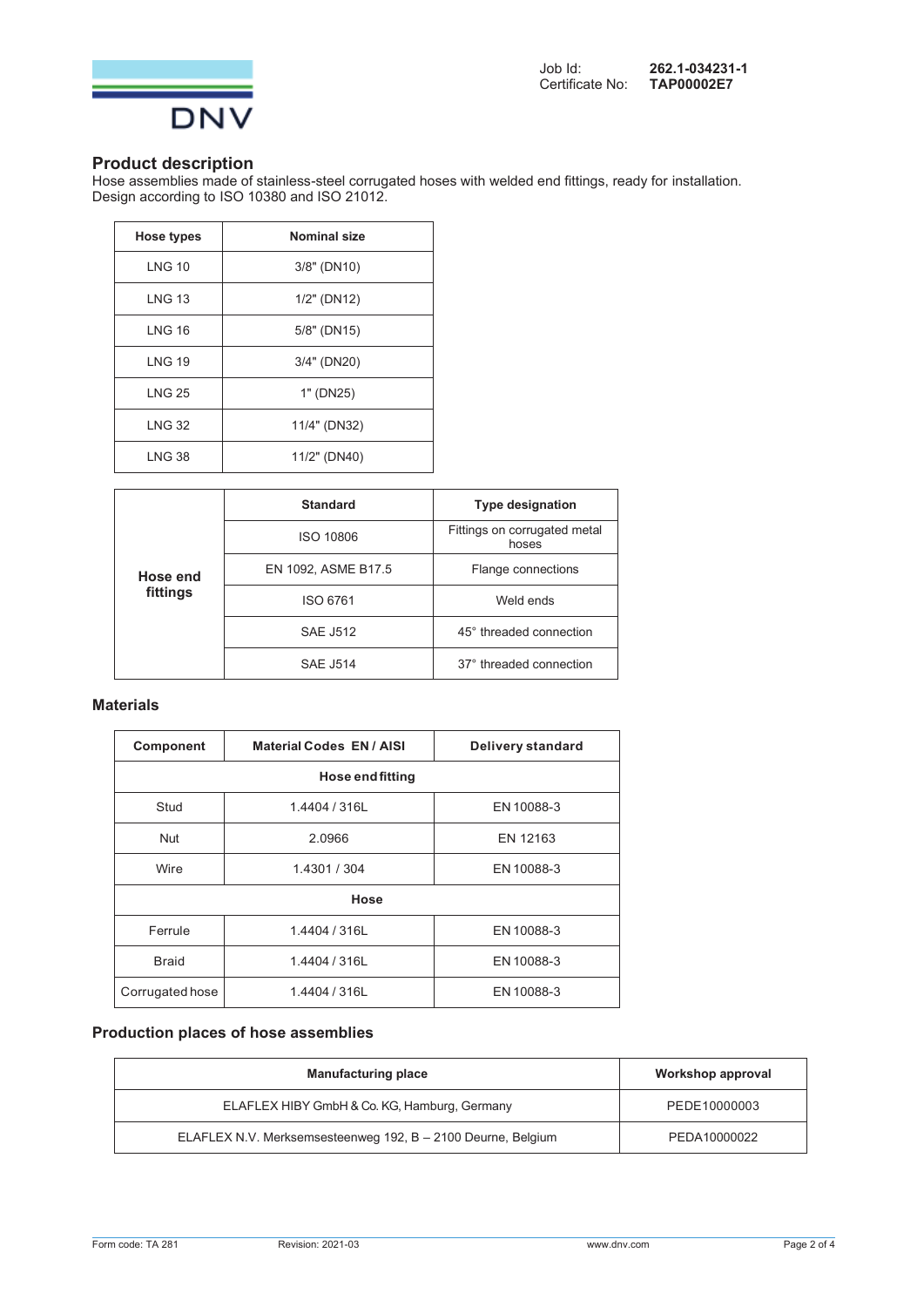

# **Application/Limitation**

Industrial application. Metallic flexible hose assemblies used for the transfer of cryogenic fluids acc. to ISO 21012. For other media acc. to ISO 10380.

This Type Approval certificate is not valid for designs, components, equipment, systems or products which are subject to classification by DNV.

#### **Hose end fittings**

This type approval certificate includes standard hose end fittings with pipe connection design as follows. Reference "ELAFLEX HIBY GMBH & Co. KG. – Installation and Operating Manual" for metallic flexible hose assemblies.

| <b>Standard</b>       | <b>Type designation</b>         |
|-----------------------|---------------------------------|
| ISO 10806             | Fittings corrugated metal hoses |
| <b>SAE J512</b>       | 45° threaded connection         |
| <b>SAE J514</b>       | 37° threaded connection         |
| EN 1092 / ASME B 16.5 | Flange connection               |
| ISO 6761              | Weld ends                       |

# **Service temperature1 and service pressure**

| Application acc. to standard             |                                          |  |
|------------------------------------------|------------------------------------------|--|
| <b>ISO 10380</b>                         | <b>ISO 21012</b>                         |  |
| Service temperture                       |                                          |  |
| -196 $^{\circ}$ C up to +85 $^{\circ}$ C | -196 $^{\circ}$ C up to +85 $^{\circ}$ C |  |
| Service pressure (gauge)                 |                                          |  |
| PS 3,4MPa                                | PS 4.0MPa                                |  |

**Note**<br>1 For media temperatures up to 100°C no pressure reduction factors are applicable. Reference ELAFLEX LNG Truck hose Specification and verification of selected<br>\_materials, ID 10100989.

# **Production testing**

#### **Application acc. to ISO 10380**

- ISO 10380 - Section 6.5 Factory production control (FPC)

#### **Application acc. to ISO 21012**

- ISO 21021 - Section 6 Production testing

# **Installation**

"ELAFLEX HIBY GMBH & Co. KG. – Installation and Operating Manual" for metallic flexible hose assemblies.